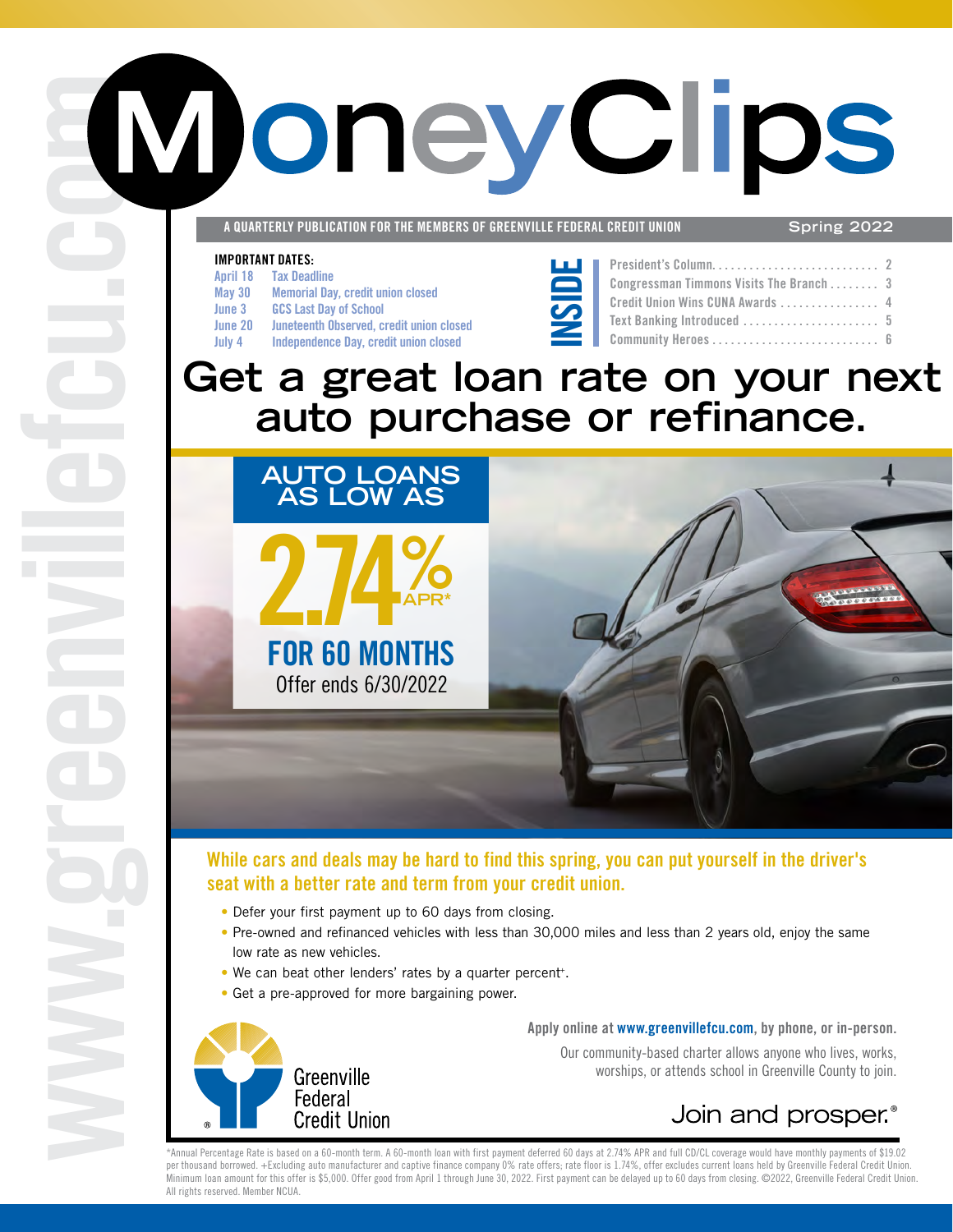

## **President's column.**

### **Branch renovations to begin this spring.**

We are in the initial stages of a renovation plan that touches all of our branches over the course of 2022. Please bear with us as we will all have to endure a bit of dust and noise in the months ahead.

### **Branch Renovation Schedule**

### **Greer Branch**

We will be removing the hubs and installing a single concierge station to help you with your financial needs. Although they will not have cash at the concierge station, the credit union will continue to have our video Express Tellers and full-service drive through lanes. The lobby will be made larger for your personal space and comfort. This is scheduled to be done by early May.

### **Wade Hampton Branch**

This one is a bit more involved. We are going to fully redesign the lobby and add three Express Teller stations. The hubs will be removed, and one concierge station will be installed. We estimate that this can be accomplished by early July depending upon building supplies. The lobby will be designed to flow better with limited crowding.

### **Pelham Road Branch**

The credit union is adding an office, so the project will take a little longer. The hubs will be removed, the lobby redesigned, and a concierge station built. The lobby will still be spacious and functional.

### **Mauldin Branch**

The credit union is adding an office here, but we are also redesigning the exterior traffic flow to try to alleviate the vehicular crowding on busy days. The design provides for a passthrough lane that will not be pinched at any point. The lobby will be larger despite the new office, and a concierge station will be added. Our hope is to have both the interior and parking updates finished by October.

When we are complete, the credit union will offer the same member service at each branch. We want you to feel comfortable with any location you may choose but remember that you can use your mobile device to deposit a check and can go online to do almost everything on your account. We continue to improve our digital capabilities in addition to our physical locations, but we want to provide whichever option you prefer.

Paul Hughes

Paul F. Hyph

*President and CEO, Greenville Federal Credit Union*

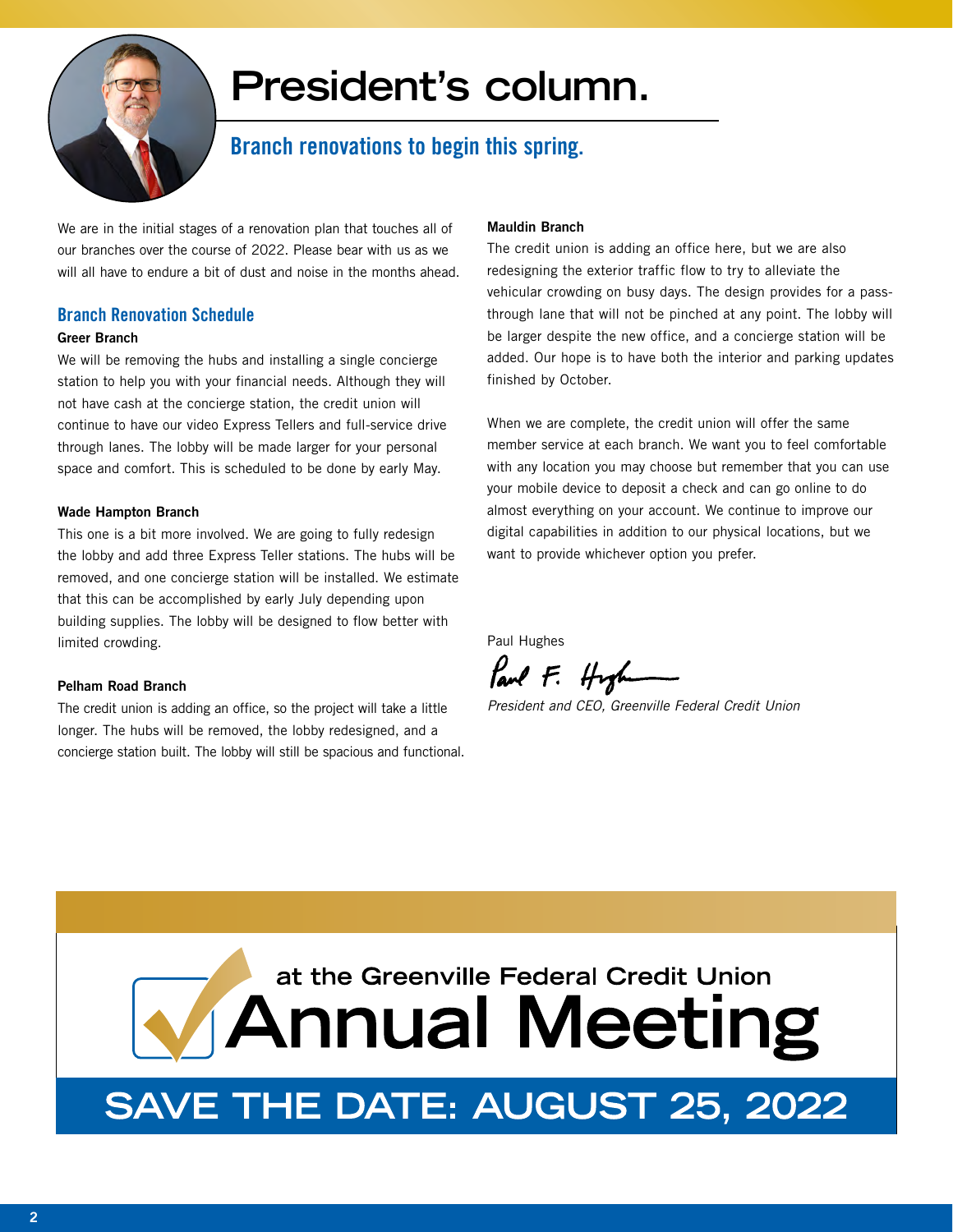## **[Congressman William Timmons visits](https://www.greenvillefcu.com/press-releases/congressman-william-timmons-visits-credit-union-branch-at-greenville-high-school)  The Branch at Greenville High School.**

Congressman William Timmons visited Greenville Federal Credit Union's branch at Greenville Senior High School on Monday, February 7, to learn about the student-run credit union located within the school. "The Branch at Greenville High School" is a working branch of Greenville Federal Credit Union, a federally chartered financial institution headquartered in Greenville, SC. The in-school branch run by students is open to all Greenville Senior High School students and staff for membership and deposit accounts.



During the tour Timmons met with students, school

principal Jason Warren, credit union president Paul Hughes, and representatives from the Greenville Chamber Hank Hyatt and Cheryl Garrison. Credit union "Student Specialists" Heaven Hawkins and KeAsia Grayson welcomed Timmons and described the daily activities [involved in running the in-school credit union. They also explained how the program has given them the opportunity to apply the financial](https://www.greenvillefcu.com/press-releases/congressman-william-timmons-visits-credit-union-branch-at-greenville-high-school)  concepts they learn in class while developing professional skills that will help them enter the workforce.

"We are grateful to Congressman Timmons for taking the time to get to know our students and learn about the benefits of this program," said credit union president Paul Hughes. "Credit unions are uniquely equipped to help provide financial education at a granular, grassroots level within a community. Our collaboration with Greenville High School to run a fully functioning branch inside the school provides a practical learning environment for teens to build their financial literacy through experience."

Timmons talked with the students about the training they received to perform their roles within the student branch. Each year a select group of students earns honors-level course credit in the year-long program. These students participate in a rigorous, paid summer training program to learn about processing transactions, security, fraud prevention and professional responsibilities before opening the branch for the school year. Next year's class will also be part of LaunchGVL, a work-based learning program facilitated by the Greenville Chamber and Greenville County Schools.

"Whether processing deposits and withdrawals for members or presenting financial workshops and budgeting concepts to their peers, these students gain financial knowledge and skills that will serve them the rest of their lives," said Hughes. "We could not be more proud of the program or our graduates."

Since its launch in 2016, The Branch at Greenville High School and Greenville Federal Credit Union have graduated 41 students from the in-school branch program, with eight going on to work full or part-time jobs at the credit union and several pursuing college degrees in accounting, marketing, and business administration.

### **WITHHOLDING NOTICE**

Payments from your IRA are subject to federal income tax withholding, unless you elect no withholding. You may change your withholding election at any time prior to your receipt of a payment. To change your withholding election, complete the appropriate form provided by your financial institution. Withholding from IRA payments, when combined with other withholding, MAY relieve you from payment of estimated income taxes. However, your withholding election does not affect the amount of income tax you pay. You may incur penalties under the estimated tax rules if your withholding and estimated tax payments are insufficient.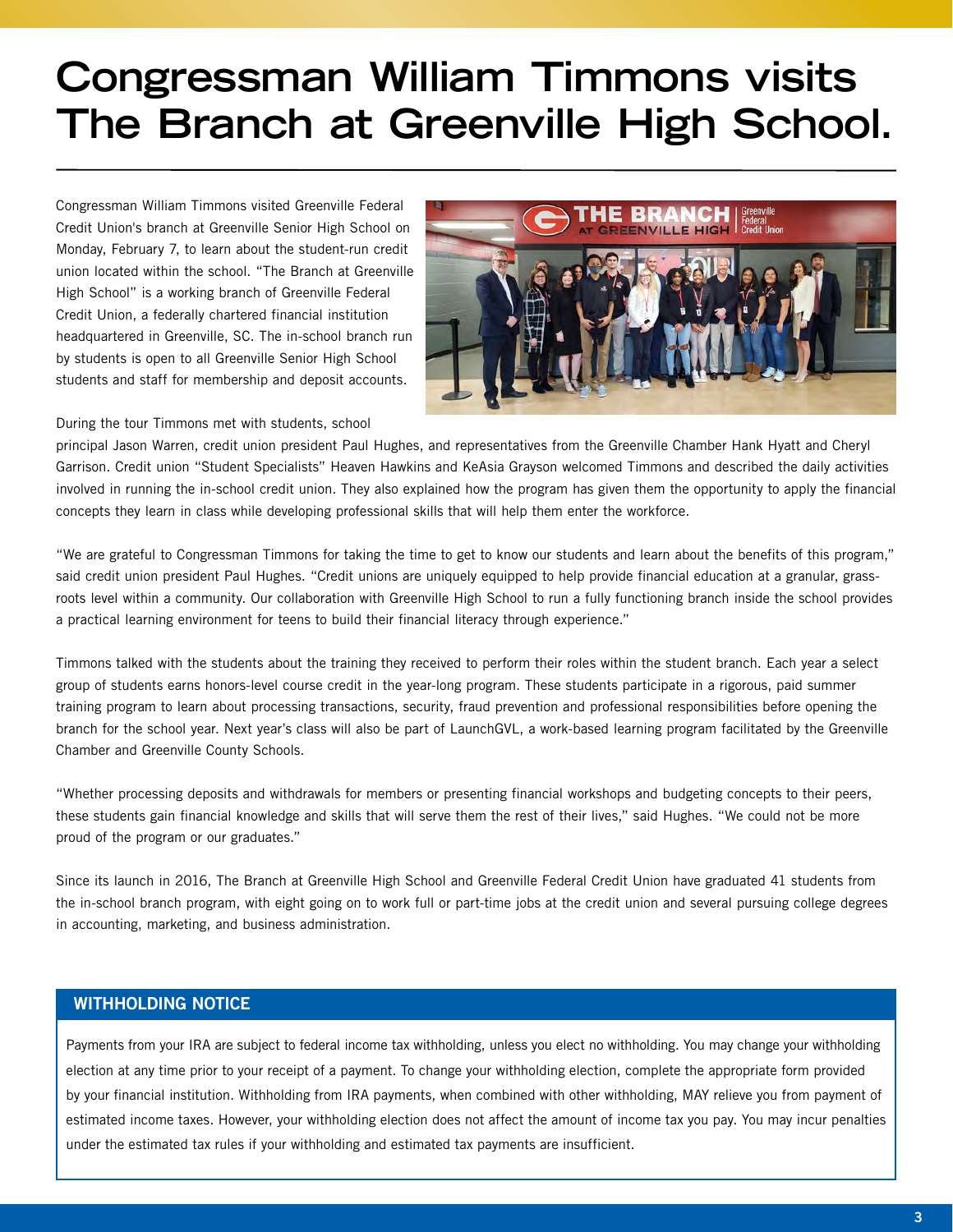### **[Greenville Federal Credit Union wins](https://www.greenvillefcu.com/press-releases/greenville-federal-credit-union-wins-social-responsibility-and-philosophy-in-action-awards)  CUNA Awards.**

In February 2022, Greenville Federal Credit Union won state-level recognition in the Credit Union National Association (CUNA) 2021 Social Responsibility and Philosophy in Action Awards competitions. Sponsored by the Carolinas Credit Union League, these awards recognize North and South Carolina credit unions for their exceptional community and member service contributions.

Greenville Federal Credit Union won first place in the Dora Maxwell Social Responsibility Award category which honors credit unions for outstanding social responsibility projects within their communities. The credit union was recognized for facilitating three public giveaways which provided marketing and financial support to struggling local businesses during the height of the pandemic lock down by engaging the community to patronize local retailers and restaurants.



The credit union also won second place in the Louise Herring Philosophy in Action Award category which recognizes credit unions for [the practical application of credit union philosophy within their operations. Greenville Federal Credit Union was recognized for its internal](https://www.greenvillefcu.com/press-releases/greenville-federal-credit-union-wins-social-responsibility-and-philosophy-in-action-awards)  Brand Ambassador program which offers employees intensive credit union advocacy and professional skills training.

"We are honored to be considered among such a distinguished group of award winners this year and appreciate that our contributions to the local community were recognized, but we don't do this for awards," said credit union president Paul Hughes. "Our mission has always been to make our community better and to serve our members with excellence, and we will continue to find ways to make these happen every day."

### **NOTICE Revised Kasasa Checking Truth in Savings Disclosures.**

The credit union revised its Kasasa Checking Truth in Savings Disclosures to provide additional clarity regarding "inappropriate behavior or account misuse" within the "Purpose and Expected Use of Account" section. The following notes the change. Please read the whole of the Kasasa Truth in Savings Disclosure which can be found on our website: www.greenvillefcu.com. We will provide you a printed copy, if you wish, by contacting the credit union at a branch office or by telephone at 800.336.6309 or by mailing us your request. This change takes effect 30 days after 3/31/2022, which is the date this Change of Terms notice is provided to all members.

#### **Purpose and Expected Use of Account**

This account is intended to be the accountholder's primary share draft account in which payroll transactions and day-to-day spending activities including, but not limited to grocery, gasoline, apparel, shopping, dining, sporting, and entertainment transactions are posted and settled.

Commensurate with the spending activities identified above, we expect the account's debit card to be used frequently throughout each month and for transaction amounts to reflect a wide dollar range. Small debit card transactions conducted on the same day at a single merchant and/or multiple transactions made during a condensed time period, particularly near the end of a Monthly Qualification Cycle, are not considered normal day-to-day spending behavior. **For example, five debit card transactions, each for a dollar, conducted at a convenience store, two days before the end of the cycle period would not be considered by our institution as normal, day-to-day spending behavior.** These types of transactions appear to be conducted with the sole purpose of qualifying for the account's rewards and thus will be deemed inappropriate transactions and will not count toward earning the account's rewards.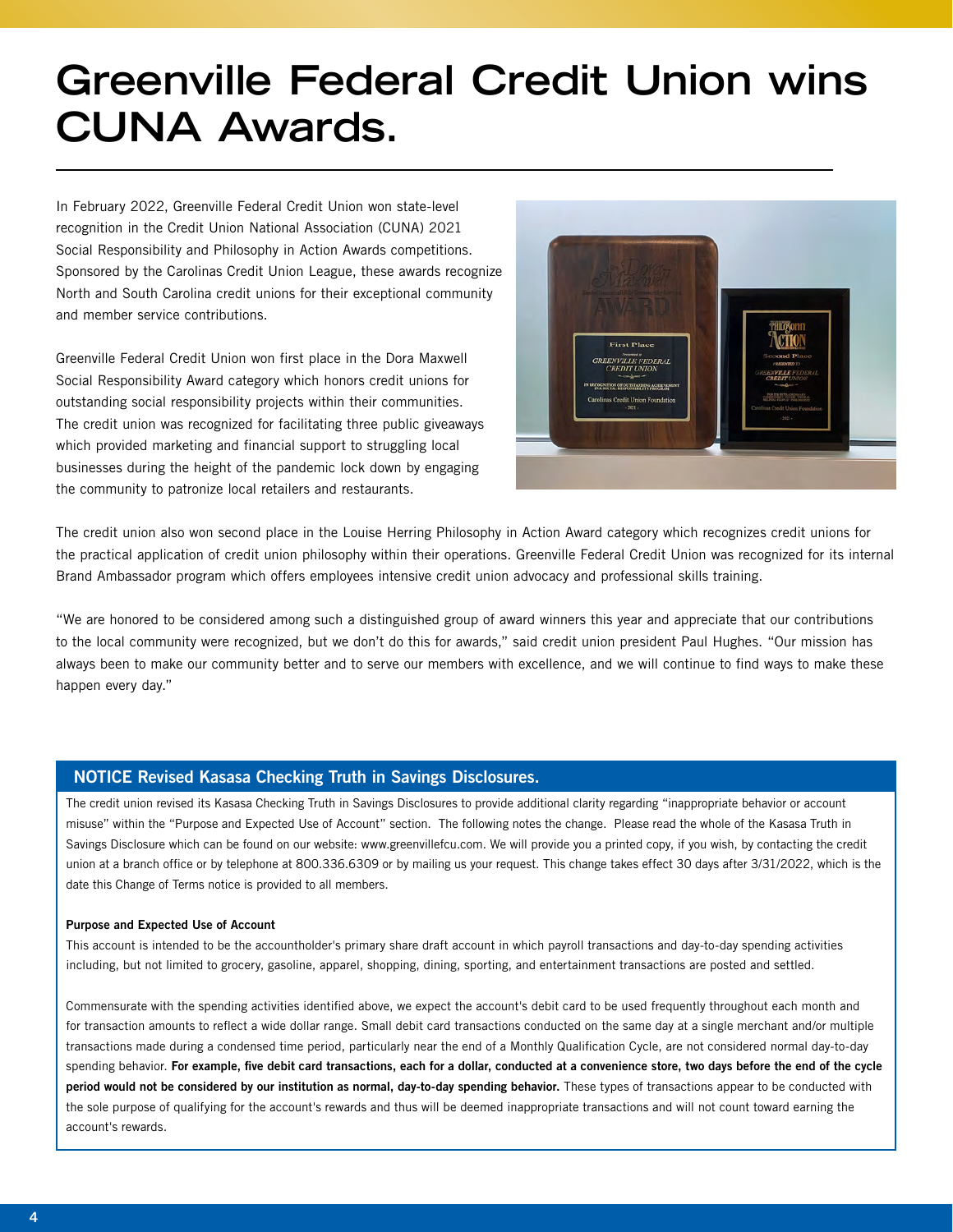# **[Credit union introduces Text Banking.](https://www.greenvillefcu.com/personal/managing-your-accounts/account-management-by-phone/sms-text-banking)**

### **Send a text for instant account information.**

[There is no need to wait on hold for information about your account. In addition to Online and Mobile Banking, the credit union offers](https://www.greenvillefcu.com/personal/managing-your-accounts/account-management-by-phone/sms-text-banking)  SMS Text Banking to help you get instant balance and account activity via text messaging.

### **Steps**

Before starting, you will need your member number and the last four digits of your social security number\*.

Enter 1.800.864.9215 in the "To:" field of your mobile phone's text messenger.

Type one of the following text commands and hit send.

- **• Balance** (This will provide your Balance and Available Balance.)
- **• Transfer** (Transfer funds to and from accounts under your member number.)
- **• Deposit** (This will provide the latest deposit information for the specified account.)
- **• History** (This will provide posted transactions for the specified account.)
- **• Pending** (This will provide current transaction holds for the specified account.)
- **• Call** (This will provide the Contact Center phone number.)



\*Please note, you will never receive a credit union Text Banking message that asks you to send us your full social security number or your account number. If you ever receive such a request for sensitive personal or financial information, do not respond to the message and call us at 800-336-6309 to report the incident.

### **[Traveling out of state](https://www.greenvillefcu.com/blog/2014/06/05/traveling-out-of-state-or-abroad)  or abroad?**

**Please notify the credit union.** To protect your account, the credit union monitors your ATM and Visa Debit and Credit Card transactions for potentially fraudulent activity which may include some out of state and all international transactions, a sudden string of costly purchases, or any pattern associated with new fraud trends around the world. Some transactions may be blocked.

Members who plan on using their cards out of state or internationally can contact the credit union or use our Card Manager app to exclude their cards from this block. This safety feature is designed to prevent fraud when you least expect it. Please call the Contact Center, send a secure message through online banking, visit a branch, or set a travel notification in Card Manager to inform the credit union of your travel plans.

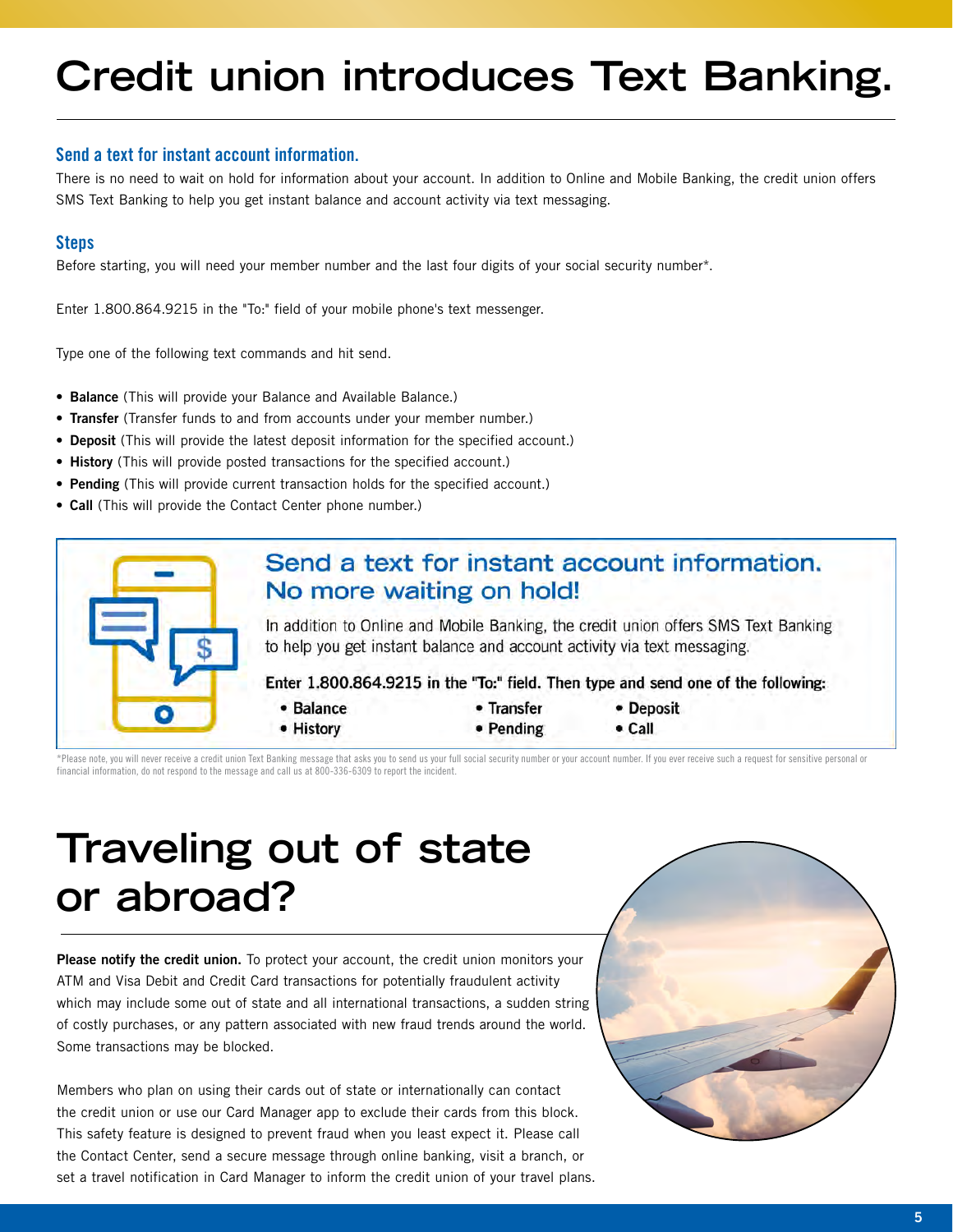### **Celebrating Our Winter Community Heroes.**

Each month Greenville Federal Credit Union partners with The Greenville News to spotlight the generous, noble, and unselfish work of those among us who work tirelessly—often behind the scenes—to make our community a better place. This fall we were proud to highlight three community heroes. Read more about each of our heroes on our [website.](https://www.greenvillefcu.com/news-resources/news/press-releases)

#### **January Community Hero - Heidi Steiner**

Runners, cyclists and walkers can all see litter strewn alongside the Prisma Health Swamp Rabbit Trail. Heidi Steiner sees it, too, and does something about it.

Once a week, she walks different sections of the trail – from the Furman University trail to the Swamp Rabbit Café & Grocery in Greenville on one day, and from the Furman trail to the Tandem Creperie and Coffeehouse in Travelers Rest on another day — all just pick to up trash.

Steiner said if doing what she does can be called being a "community hero," "anybody can do it, right?"

["It's what I tell people on the trail when they say, 'Thank you.' I say, 'Well, you](https://www.greenvillefcu.com/press-releases/credit-union-announces-heidi-steiner-as-the-january-community-hero)  can do it, too. Anytime,'" she said.





#### **February Community Hero - James Carter**

Community Hero James Carter helps teens P.R.E.P. for business, individual success.

Carter owns Empire Ltd. Haberdashery and Tuxedos, an upscale men's consignment shop in downtown Greer. He's also the founder of Empire P.R.E.P [\(Pride, Respect, Effectiveness, and Preparedness\) Academy, which teaches young](https://www.greenvillefcu.com/press-releases/credit-union-announces-james-carter-as-the-february-community-hero)  people social and wardrobe etiquette.

That program will be transitioned to Carter's new nonprofit, Royal Threadz, to help educate a wider range of disadvantaged people with the skillsets.

"It's a tremendous honor for me," he said. "I'm very happy to be recognized for some of the work that we're doing at our store, Empire, as well as our nonprofit, Royal Threadz."

#### **March Community Hero - Lila Grace Mitchell**

At 9 years old, Lila Grace Mitchell lives by the words on her pink T-shirt: "Be Yourself. They'll adjust."

Mitchell was diagnosed at the age of 5 with alopecia areata, a common [autoimmune skin disease, causing hair loss on the scalp, face and sometimes](https://www.greenvillefcu.com/press-releases/credit-union-announces-9-year-old-lila-grace-mitchell-as-the-march-community-hero)  on other areas of the body, according to the National Alopecia Areata Foundation (NAAF).

Along with playing sports, making news announcements at her school, Abner Creek Elementary, enjoying her family, and participating in Greenville Fashion Week, Mitchell advocates for other children with alopecia, raises awareness about the disease, and inspires others to embrace their differences.



Being a Community Hero "makes me feel happy," said Lila Mitchell, who defined alopecia as "medical hair loss."

Each month nominations will be collected for candidates that work in health care, public safety, education, the military, nonprofit agencies and the business world, the religious sector, entertainment, or athletics. They can be a student or a young child or a retiree, etc. The selected "Hero" will be profiled in The Greenville News and recognized at a County Council meeting. If you know of someone that should be recognized feel free to nominate them by sending an email to [communityheroes@greenvillenews.com](mailto:communityheroes%40greenvillenews.com?subject=Greenville%20Community%20Heroes%20Nomination). In your nomination, please explain why the person you are recommending is a community hero. Include what category they should be recognized for, and your contact information.